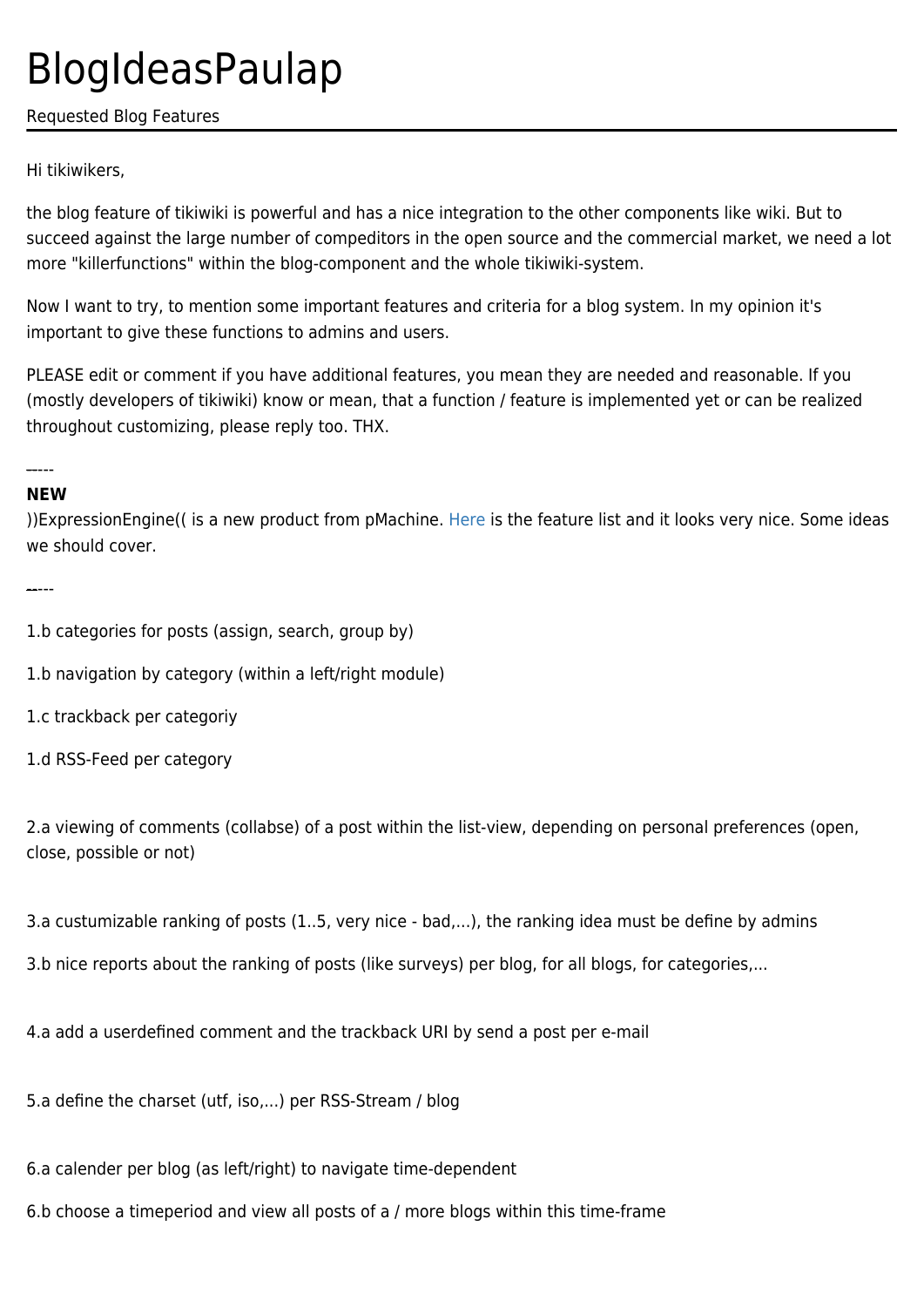7.a last changes per blog / all blogs (within a left/right module), customizable (per count, rank,, date,...)

7.b recent / last posts with the first x characters of the text in a module (per count, rank, date)

7.c last comments per blog / all blogs (within a left/right module), custumizable (per count, rank, date,...)

8.a censorship of words (for all blogs, certain blogs), admin defines the groups of words

9.a integration of a poll or a more complex survey in a post

9.b reports of polls / surveys of a blog

10.a reviewed and tested use of tools like w.bloggar (international too)

10.b interface to tools like Radio Userland

11.a mobile blogging (posting) per cell phones (WAP,SMS), PocketPCs,...

11.b posting per ))E-Mail(( to a Blog

12.a support of weblogs.com ping

13.a store posts as drafts and publish later (important if use a workflow to publish a post)

14.a store posts and define the timeframe to publish this post (like articles)

15.a easy use of predefined templates (HTML, CSS,...) from other systems like MoveableType or Radio Userland

15.b a template editor

16.a if viewing a blog the search should be always for blogs (exept a "complex search" or other predefined per admin)

17.a implementation of a blog-pilot (auto-pilot, remote control) (similar to a slideshow, automatic navigation, foreward, rewind, pause, play,...)

17.b admins and users can define a blog-pilot-route (depending on rights)

------

## New 1.2.2004 18:20 MET

17.c the blog-pilot should integrate blogs on other sites and from other blog systems

17.d if a post is part of the pilot-route, a trackback / ping is automatically added. The other post should "know"